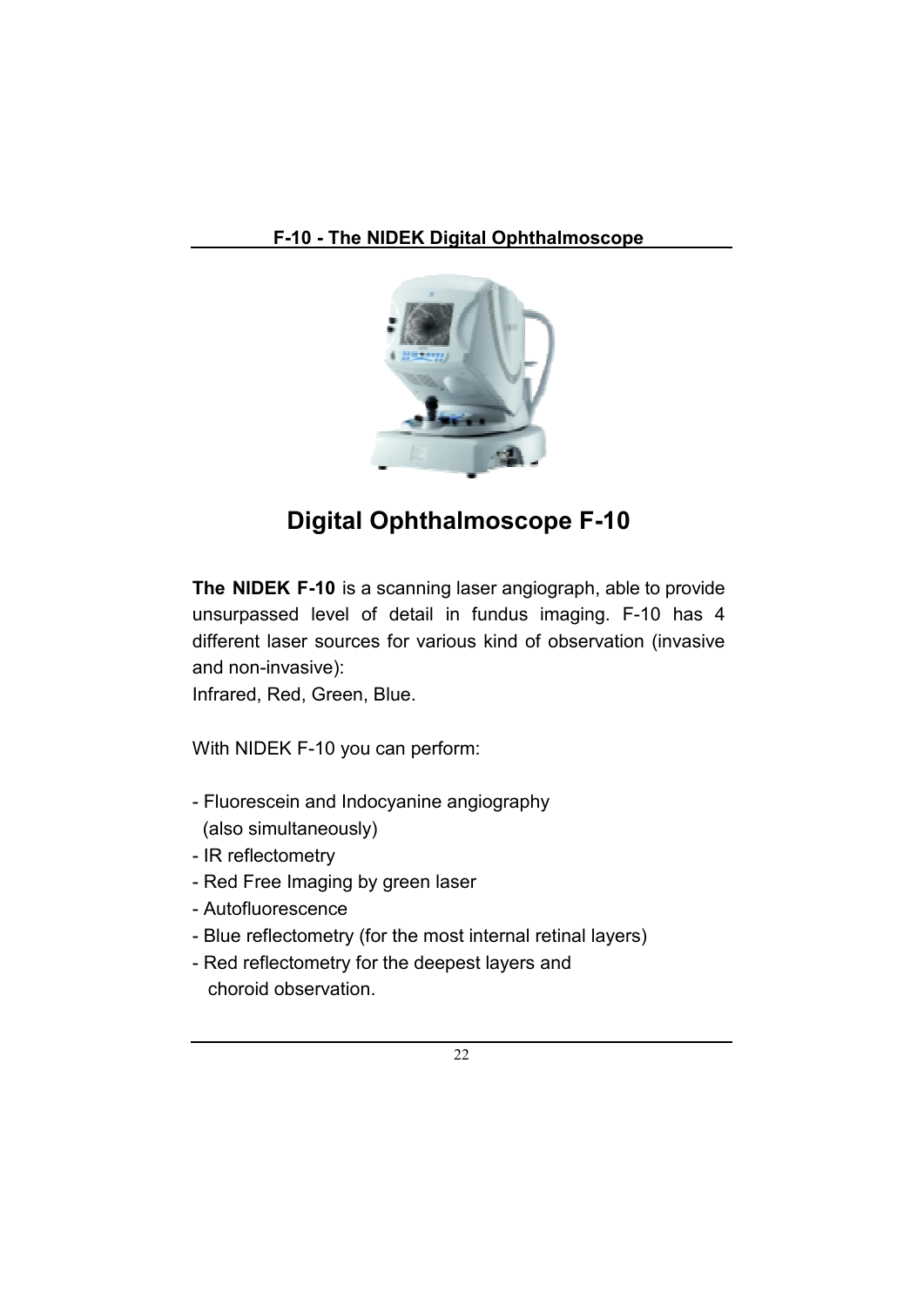**F-10 - The NIDEK Digital Ophthalmoscope** 



Cystoid Macular Edema With Retro-Mode - Non invasive technique

It's also possible to observe the retinal fundus by means of the innovative Retro Mode imaging technique, that provides an exclusive retro-illumination capable to better detect retinal pathologies and alterations in a non-invasive way.

NIDEK F-10 can process the fundus images in real time with the new DCO technique (Differential Contrast Ophthalmoscopy) increasing the detail of the observed structures.

NIDEK F-10 is an incredibly versatile device for retinal imaging, for the most common macular pathologies analysis, for diabetic retinopathy (thanks to the wide angle field of view) and for glaucoma.

23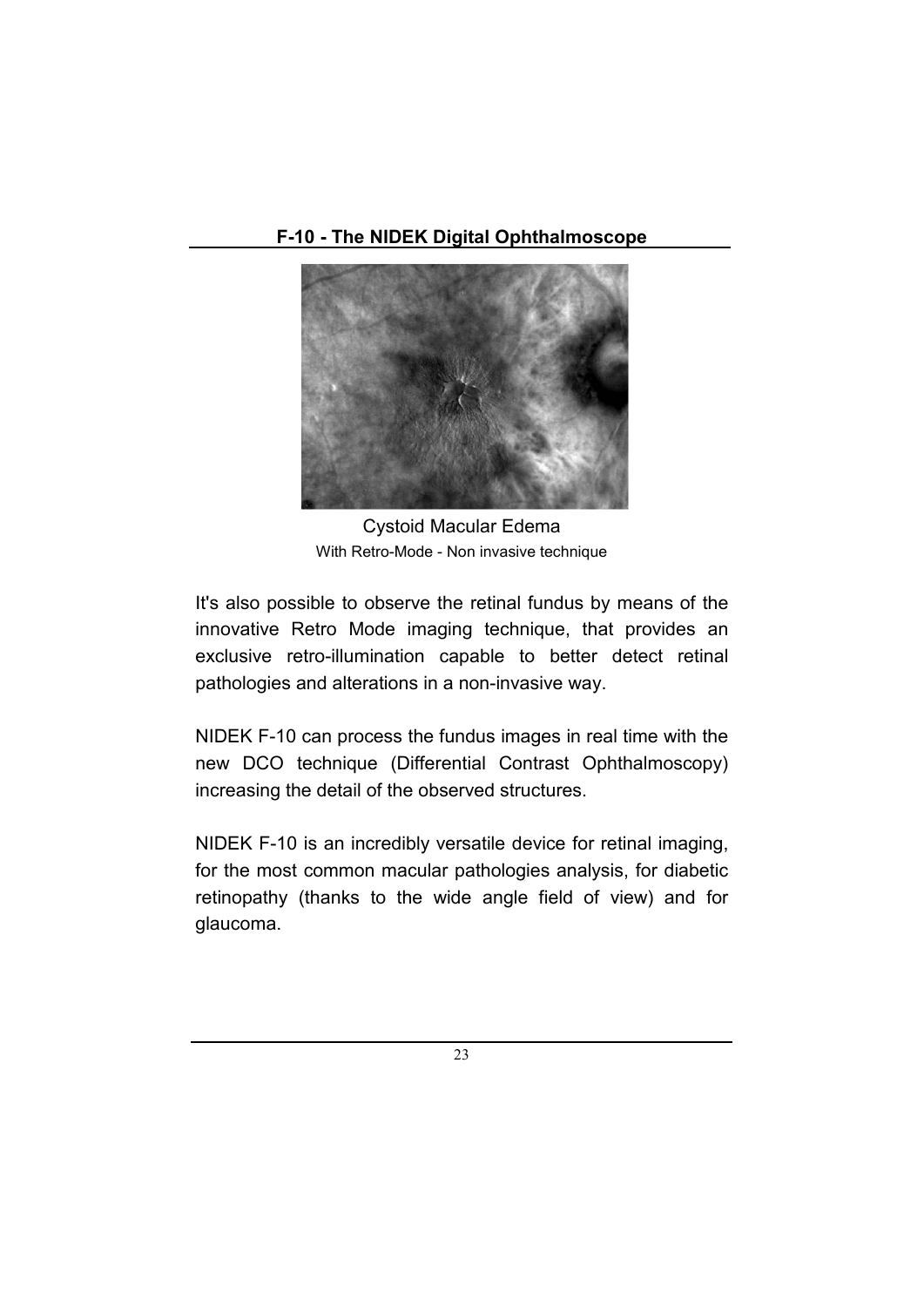# **F-10 & Age-Related Macular Degeneration**

ARVO 2009 Program# / Poster#: 4915 / A448

### **Multimodal Integrated Approach to Atrophic Age-Related Macular Degeneration**

*E. Pilotto, S. Vujosevic (\*), E. Convento, R. Melis, P. Sportiello, S. Segalina, E. Midena* 

Department of Ophthalmology, University of Padova, Padova, Italy; (\*) Fondazione G.B. Bietti per l'Oftalmologia, IRCCS, Roma, Italy

Purpose: To investigate functional and retinal morphologic changes in patients with atrophic age-related macular degeneration (AMD).

Methods: Fourteen consecutive patients (20 eyes), with non exudative AMD with an area of geographic atrophy of at least 1.3 mm2 (0.5 MPS disc area) were studied by means of Spectral domain OCT, fundus color photo, fundus autofluorescence (FA), digital ophthalmoscope using blue, green, red and IR laser and a retromode system. All patients underwent static (fixation and sensitivity) and kinetic microperimetry, preferential hyperacuity perimetry (PHP). All examinations were performed during the same day and examined in a masked fashion.

Results: Fundus autofluorescence showed at least one hypo-autofluorescent (hypo-AF) area in all cases. In all cases PHP was positive. Kinetic Microperimetry detected a dense scotoma exactly corresponding to the hypo-AF areas in 13 eyes (65%) whereas in seven cases (35%) the hypofluorescent area was not characterized by a uniformly dense scotoma. Fixation was predominantly central in 11 eyes (55%), poorly central or eccentric in 9 eyes (45%). In eight cases (40%) fixation was next to or surrounded by a hypo-AF area. In 16 eyes (80%) atrophic areas were present in the peripheral retina.

Conclusions: Residual retinal function may be present in hypo-AF areas and these may be the site of fixation. PHP is positive in atrophic AMD but cannot distinguish among different morphologic changes causing metamorphopsia. In atrophic AMD morphologic changes may be detectable in the peripheral retina.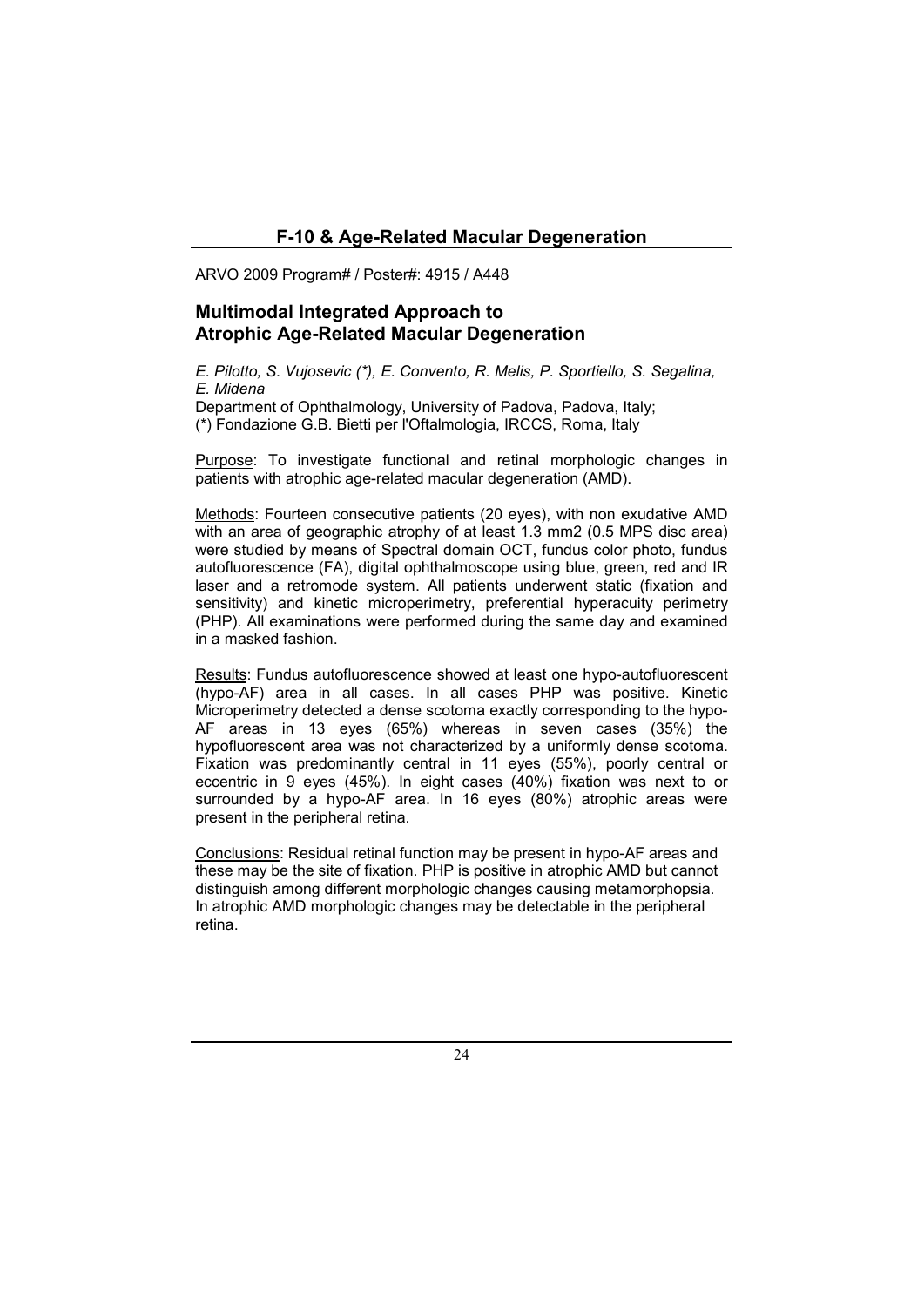ARVO 2009 Program# / Poster#: 5262 / A123

# **Retinal Drusen Detection Using the Nidek F-10 SLO in Retro-Mode**

*J.M. Gibson, J. Acton, E. Berrow, P. Galsworthy, H. King, L. Quant, K. Whitehouse*  Vision Sciences, Aston University, Birmingham, Birmingham, United Kingdom

Purpose: We conducted a small study to assess the novel, retro - mode imaging technique of the NIDEK F-10 scanning laser ophthalmoscope, for detecting and quantifying retinal drusen.

Methods: Fundus photographs of 4 eyes of 2 patients taken in retro-mode on the Nidek F-10 SLO were graded independently by 6,experienced, masked fundus graders for the presence of retinal drusen , and compared to stereo colour fundus photographs taken with a Topcon TRC-50DX camera.

Results: The mean number of retinal drusen detected in retro mode was  $\overline{142.96}$ +/- 60.8, range 63-265, and on colour fundus photography mean of 66.6+/-32.6, range 26-177. All observers independently detected approximately twice as many drusen on retro-mode than colour fundus photography (p<0.0001, Student's paired t-test) . The statistical significance of interobserver variation in drusen detection was p=0.07 on colour fundus photography , and p=0.02 on retro mode (ANOVA).

Conclusions: The retro-mode of the F-10 camera uses infrared laser and an aperture with a modified central stop, with the aperture deviated laterally from the confocal light path. This forms a pseudo -3D image which is a new means of detecting abnomalites in the deeper retinal layers. Retro-mode imaging of retinal drusen using the F-10 Nidek SLO is a highly sensitive technique for detecting and quantifying retinal drusen , and detected twice as many drusen than colour fundus photography. This small pilot study suggests that this novel type of imaging may have a role in the future detection and analysis of retinal drusen, a field that is likely to become increasingly important in future AMD prevention studies.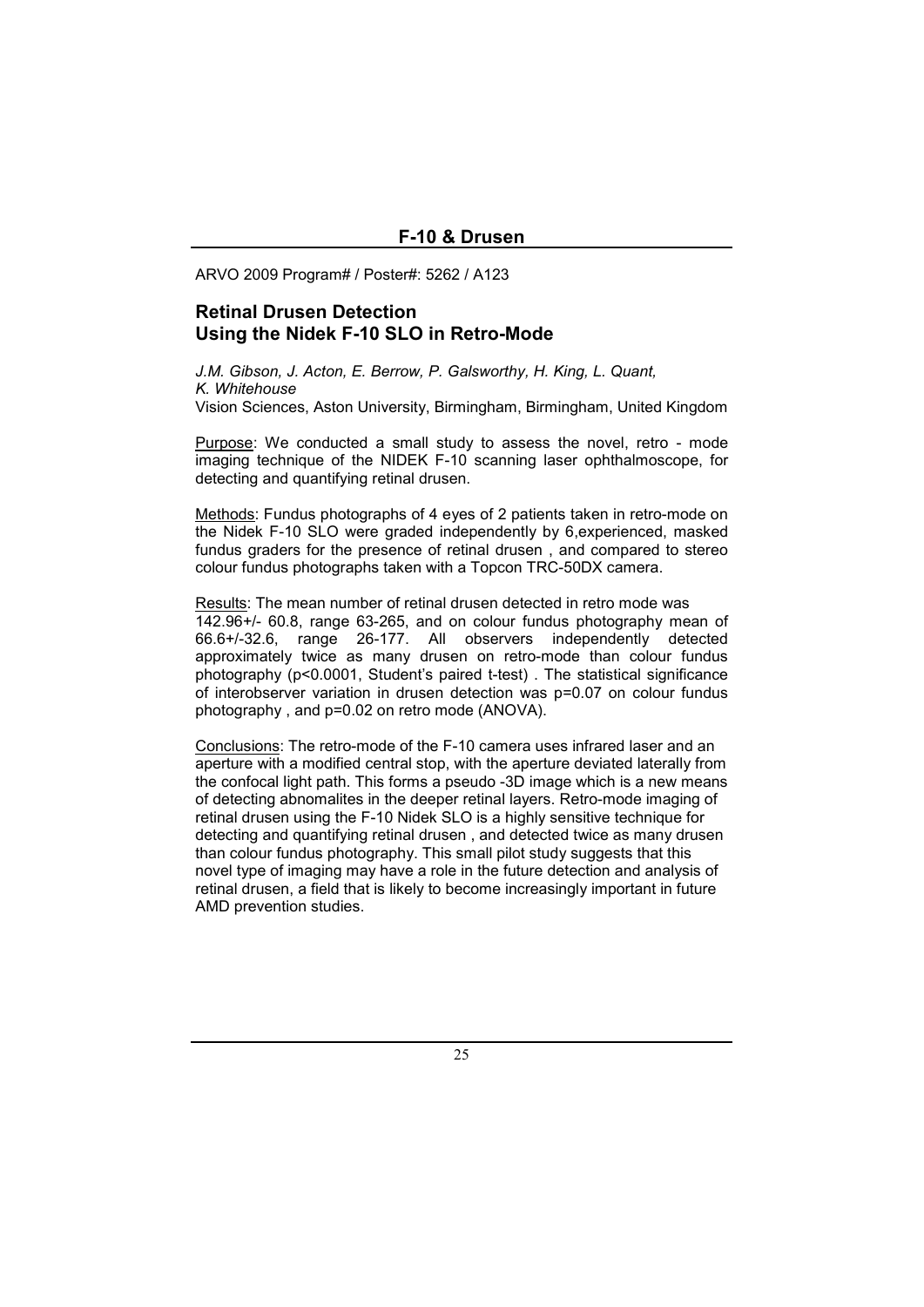ARVO 2008 Program# / Poster#: 3218 / D998

# **Non-invasive Evaluation of Age-Related Maculopathy by Indirect Viewing Using a New Scanning Laser Ophthalmoscope**

*S. Ishiko, A. Yoshida, H. Kagokawa, Y. Kato, A. Takamiya, E. Sato, K. Fukui, F.J. Van de Velde (\*), S. Oshima, J. Akita*  Depart. of Ophthalmology, Asahikawa Medical College, Asahikawa, Japan (\*) Ophthalmology, Schepens Retina Associates Foundation, Harvard Medical School, MA

Purpose: To determine the usefulness of noninvasive evaluation of agerelated maculopathy (ARM) by indirect viewing using a new scanning laser ophthalmoscope (SLO).

Methods: Fundus examination, fluorescein angiography, and optical coherence tomography were performed in 24 eyes of 12 patients (mean age ± SD, 70.4 ± 10.8 yrs) with ARM. SLO findings were observed noninvasively with a diode laser (790 nm), by direct viewing with a confocal aperture that has a central small aperture, and by the two kinds of indirect viewing (the dark-field mode with a ring aperture that has a central stop and the retro mode with a new confocal aperture that is off-center from the optical axis).

Results: Drusen were clearly detected and in greater numbers on topographic imaging using the SLO by in direct viewing especially in retromode compared with photography. An area of high reflectivity observed using the

dark-field mode corresponded to choroidal neovascularization (CNV) detected by angiography, but the area was larger than that observed on angiography. Retinal cystic changes on the CNV were observed clearly using retro-mode. In some cases, these findings, which are barely visible using a fundus camera, were observed even in patients with a cataract.

Conclusions: SLO indirect viewing, especially in retro-mode, precisely demonstrated drusen noninvasively and not only the vascular abnormalities but also the surrounding structural changes in ARM. This new device is valuable for evaluating structural changes and helpful for studying the relationship with functional changes in ARM.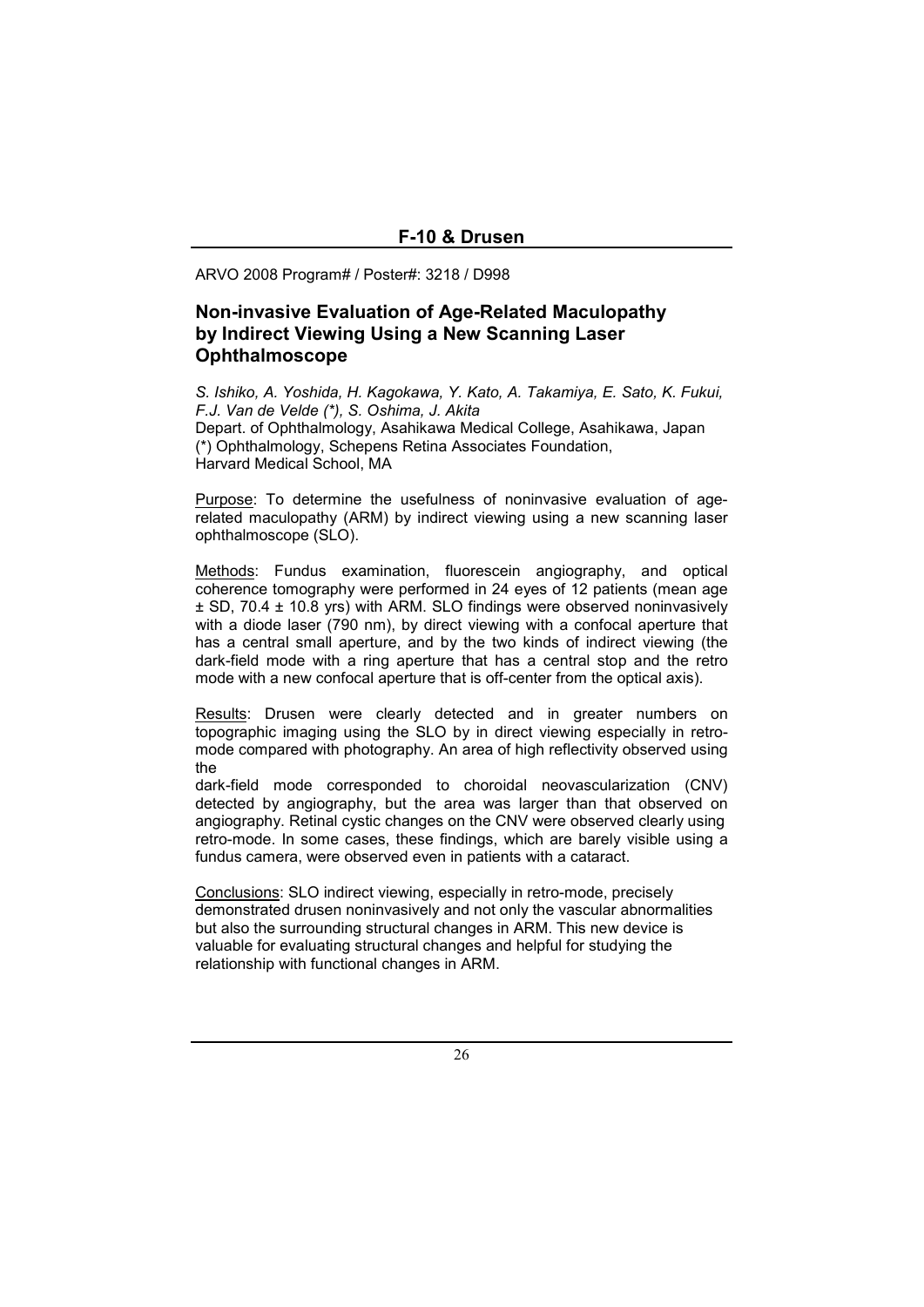ARVO 2009 Program# / Poster#: 3297 / A315

#### **Diabetic Macular Edema Phenotypes: The Imaging Perspective**

*E. Midena, M. Casciano, E. Bottega, E. Benetti, S. Vujosevic*  Department of Ophthalmology, University of Padova, Padova, Italy; Fondazione GB Bietti, IRCCS, Roma, Italy

Purpose: Diabetic macular edema (DME) shows variable clinical characteristics with unpredictable results to local treatment, probably reflecting different phenotypes. The aim of this study was to evaluate the role of structural and functional macular imaging in the characterization of DME patterns.

Methods: One hundred twenty one eyes of 75 diabetic patients with untreated DME underwent: best corrected visual acuity determination (BCVA, logMAR), slit lamp biomicroscopy, fluorescein angiography, OCT (mean central field (CF) retinal thickness, DME pattern, and spectral domain volume), fundus autofluorescence (FAF): absent or increased FAF (IFAF: single and multple spots; IFAF area quantification), retro-mode scanning laser ophthalmoscopy and microperimetry . Sensitivity values are expressed as the median of mean retinal sensitivity of each study group.

Results: Thirty five eyes had normal FAF, 86 IFAF (28 single spot IFAF, 58 multiple spots IFAF). Retinal sensitivity over areas with IFAF was 10.5 dB (vs 15.2 db in normal areas,p<0.005). Retinal sensitivity of the CF vs FAF was: 14.6 dB normal FAF,12.10 dB single spot and 10.9 dB multiple spots IFAF (p<0.05). A significant correlation was found between area of IFAF, positive retro-mode imaging and CF retinal sensitivity(r=-0.4,p=0.01). Cystoid OCTpattern and macular volume were correlated to both presence and dimension of IFAF and retro-mode imaging (p<0.05), whereas sponge-like and subfoveal neuroretinal detachment were not correlated. OCT-CF thickness did not correlate to FAF pattern and retro-mode imaging (p=0.1). BCVA did not correlate either to FAF pattern or area of IFAF.

Conclusions: The use of an integrated structural and functional retinal imaging approach allows to identify some (new) different DME phenotypes, which may be related to treatment prognosis when prospectively evaluated.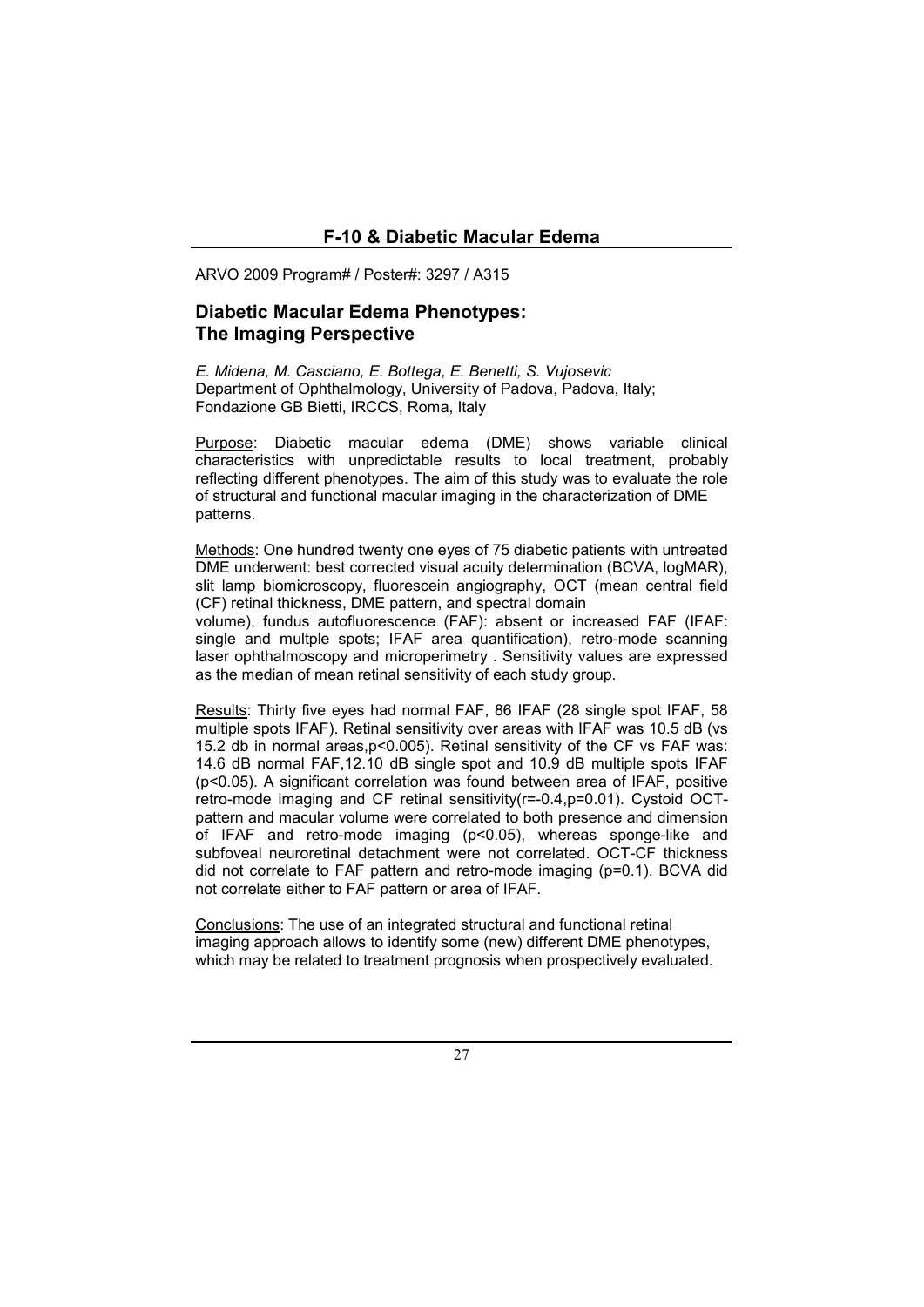# **F-10 & Cystoid Macular Edema**

Int Ophthalmol DOI 10.1007/s10792-008-9274-7

# **Cystoid macular edema in polypoidal choroidal vasculopathy viewed by a scanning laser ophthalmoscope**

*Motoshi Yamamoto, Akitaka Tsujikawa, Shiho Mizukami, Norimi Miyoshi, Nagahisa Yoshimura*  Department of Ophthalmology and Visual Sciences, Kyoto University Graduate School of Medicine, Kyoto, Japan

Purpose: Visual prognosis for polypoidal choroidal vasculopathy (PCV) is reported to be relatively good. However, some eyes in the end-stage of PCV show cystoid macular edema (CME) with severe loss of vision.

Methods: We examined two eyes with CME in the endstage of PCV.

Results: The fundus of each of these eyes was examined noninvasively with a new commercially available scanning laser ophthalmoscope (SLO) in the retro-mode with an infrared laser. In the retromode, scattered light that passed the aperture deviated laterally, giving a shadow to the silhouetted cystoid spaces, enabled visualisation of the CME. In each eye, although no cystoid spaces were detected on fundus photographs, monochromatic images obtained with an SLO in the retro-mode showed numerous cystoid spaces on the disciform scar.

Conclusions: SLO in the retro-mode can show each cystoid space located in any layer of the retina, and allows us to detect the extent of the CME.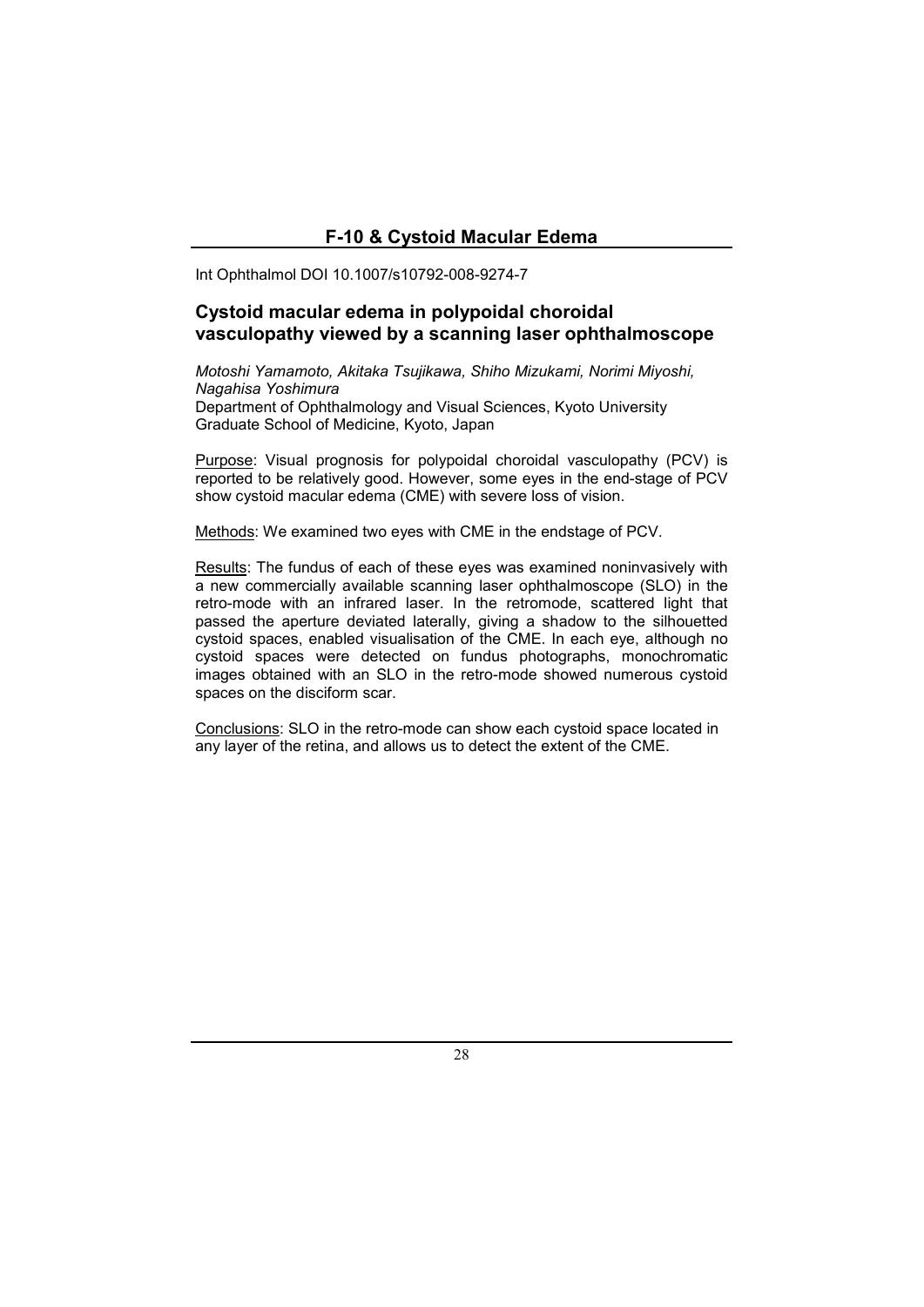ARVO 2009 Program# / Poster#: 5272 / A133

# **Findings in Diabetic Retinopathy With New Indirect Viewing Using Scanning Laser Ophthalmoscope**

*K. Suzuma, E. Tsuiki, N. Miyamura, T. Kumagami, A. Fujikawa, T. Kitaoka*  Department of Ophthalmology & Vis Sci, Nagasaki Univ Grad Sch of BioMed Sci, Nagasaki, Japan

Purpose: Recently, fundus examination is becoming more important because detailed information can be obtained by using modern fundus examination equipments. F-10 (Nidek, Gamagori, Japan) is a scanning laser ophthalmoscope and has four different light sources and 8 different apertures. We determined the usefulness of noninvasive evaluation of diabetic retinal pathologies with the new indirect viewing system using scanning laser ophthalmoscope (SLO).

Methods: We examined diabetic macular edema (DME) and proliferative diabetic retinopathy (PDR) using SLO indirect viewing, a long wavelength laser (790 nm), and a new confocal aperture that is off-center from the optical axis (retro-mode). A spectral-domain optical coherent tomography (SD-OCT) was used to confirm the retinal pathology observed with retro-mode.

Results: The retinal vasculature was observed clearly with 532 nm green light. With the retro-mode, distribution of the cystoid spaces was so clearly shown on topographic imaging in DME. OCT was especially useful to know depth distribution of cystoids spaces, however, horizontal distribution was more easily understandable by the retro mode. Fibrovascular proliferation and vitreous changes were also seen clearly with retro-mode.

Conclusions: The SLO retro-mode is helpful for evaluating the precise retinal changes in diabetic retinopathy. Although OCT gives detailed information on retinal pathologies, the information by OCT is most useful to know vertical distribution in the retina. Simultaneous use of SLO such as F-10, allows more detailed observation of retinal diseases.